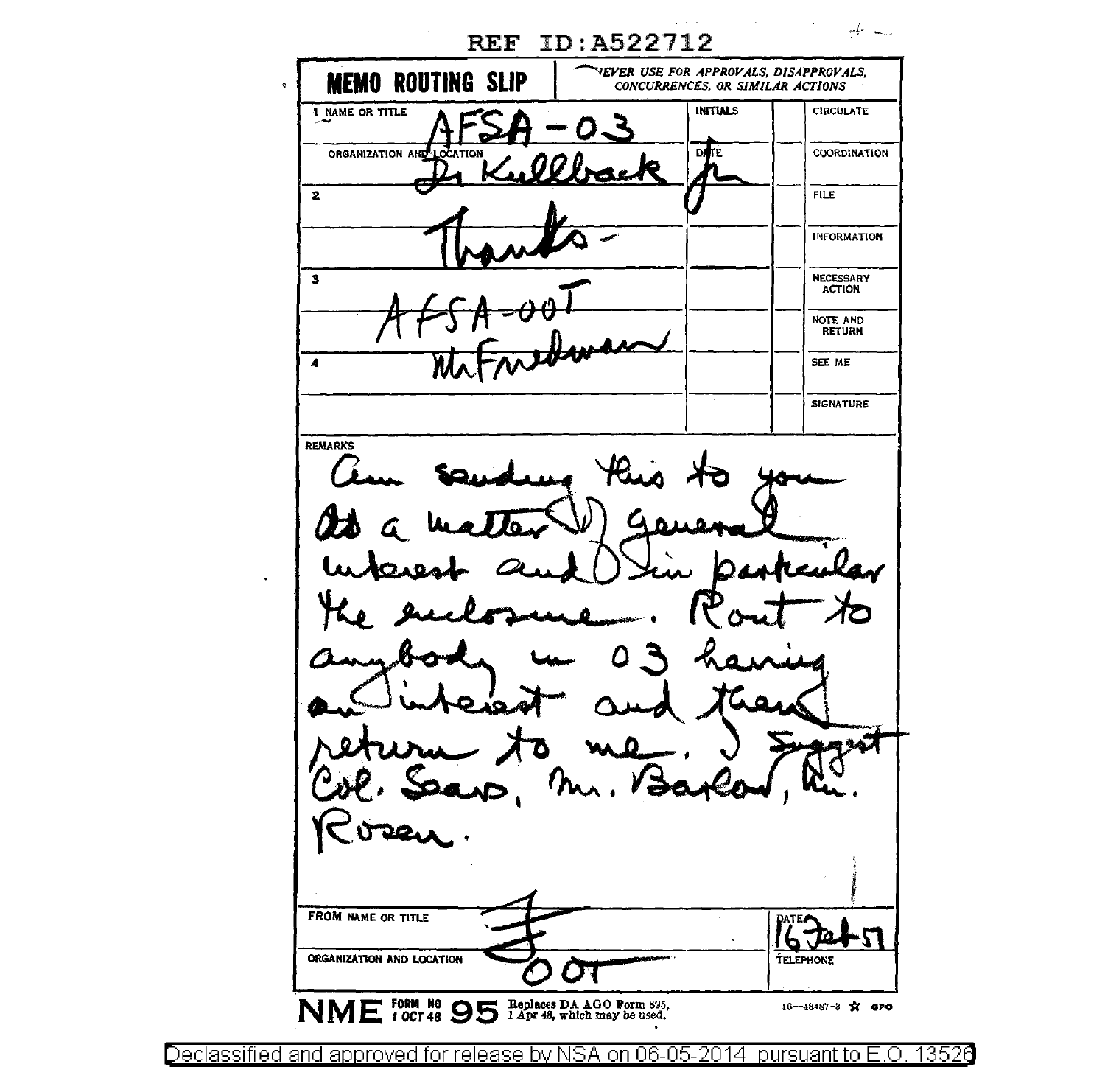## REF ID: A522712

# <del>SECRET</del>

#### JOINT AMERICAN MILITARY ADVISORY GROUP, EUROPE 20 CROSTEROR BOILARY LONDON, W. 1.

**PC 311.5** 

**00PY** 

9 Feb 1951

 $0.31$  and  $519$ 

SUBJECT: Hagelin Machine Converter (Cipher), M-209-B

TO<sub>1</sub> Armed Forces Security Agency **The Pentagon** Washington 25, D. C.

1. In consideration of the MATO code and cipher problem. the European NATO Tri-Regional Cipher Committee has provisionally set up the following categories of ciphers:

a. Top Level Ciphers. To provide for the needs of high military and diplomatic authorities. This part of the problem is supposedly now solved by the provision of the British Typex Mark II Machine.

b. Second Level Ciphers (strategic). To provide for the needs of units down to and including Air Force Groups, Army Divisions and major naval vessels.

c. Third Level Ciphers (tactical). To provide for the needs of smaller headquarters and units.

2. On 30 January 1950 the Western European Region (MATO) Cipher Committee met in Paris to consider a French cipher machine for MATO adoption and joint use as a second-level cipher. This machine proved to be nothing more than a U.S. built. Army Signal Corps, Machine Converter, M-209-B.

3. The French representative admitted that the N-209-B had virtually no security, but stated that if the machine were equipped with the French modification described in enchosure 1 encrypted traffic would be "absolutely secure."

4. The French representative explained that the proposed French modification to the M-209-B was myotected by French patents and that it would therefore have to be manufactured by French firms or by foreign firms under contract. He also stated that since the modal being exhibited was only a prototype it would probably take about one year before all MATO units could be equipped with the modified N-209-B.

SECRET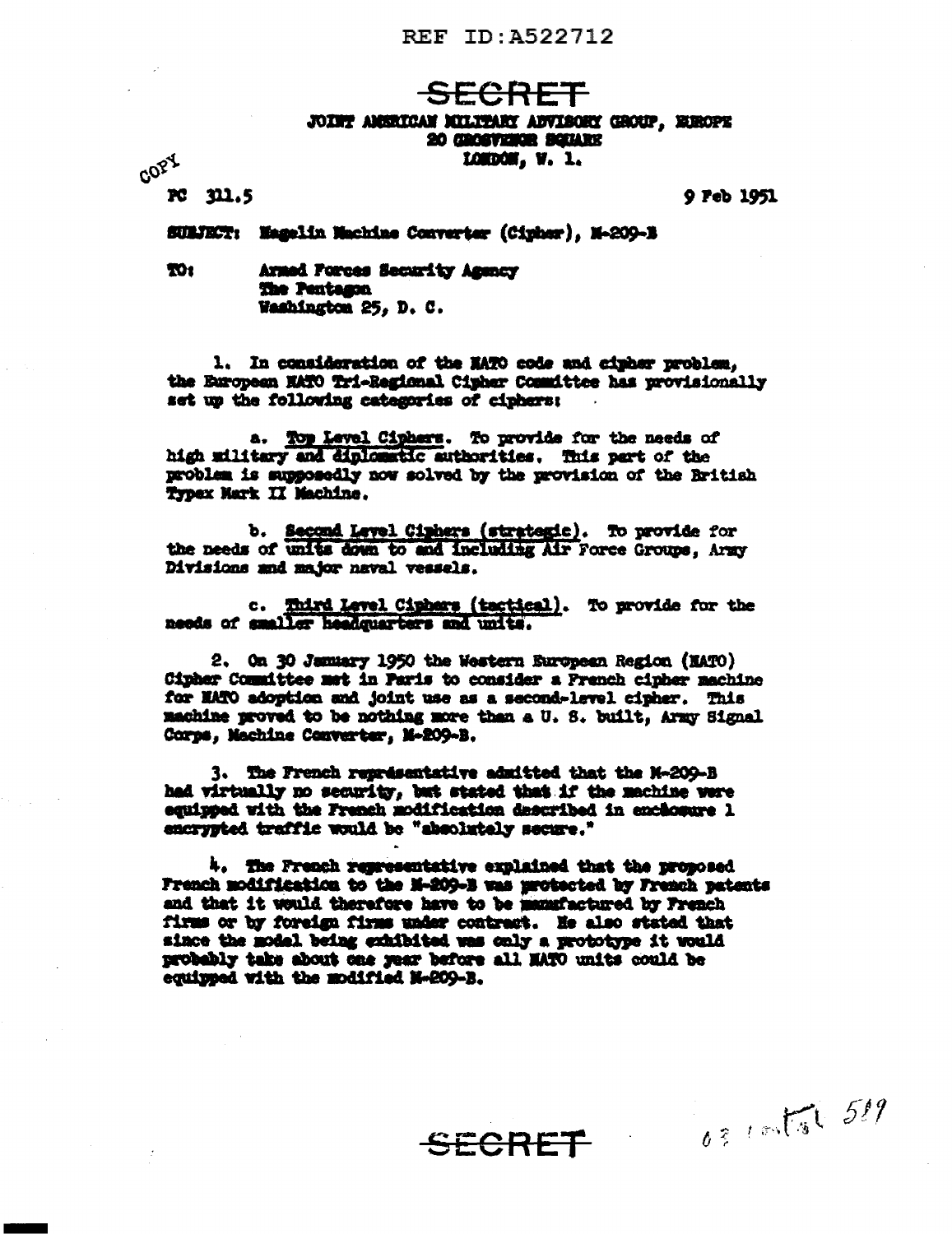<del>ORFT</del>

CORX 5. Renresentatives were requested to be prepared to state at the next meeting:

a. Whether their nations were propared to accept, on a joint Army-Navy-Air Force basis, the M-209-B with the French modification as a second-level cipher machine.

b. Whether their nations were prepared to accept. on a joint Army-Navy-Air Force basis, the M-209-B in its unmodified form as a third-level cipher machine.

c. Their nations' short and long term numerical requirements for the machine (if accepted) bearing in mind that priority should be given to international traffic.

6. If, as is the opinion of personnel of this headquarters who have operating crypto experience, the U.S. position in regard to the French proposal will probably be one of non-acceptance, is any U. S. counterproposal available? This counterproposal might take the form of a definite U.S. commitment to release a comparatively secure system, such as a strip cipher with the strip eliminator table, or it might take the form of a firm Standing Group statement to the effect that the matter was under active consideration and that a solution was expected at some definite date in the near future. The opinion of this headquarters is that the French proposal is a retrograde step and should be overruled. This, however, may be difficult, since the N-209-B with the French modification is the only low-level cipher device now available to NATO, and the European nations may be inclined to adopt it for lack of something better.

7. U.S. information and guidance pertaining to the contents of paragraphs 5 and 6 above is required by the U.S. representative on the Cipher Committee prior to the next meeting on 27 February 1951.

<del>wecree</del>

 $/s/$ 

A. FRANKLIN KIBLER Major General, USA **Director** 

CC: JUEC CNO (DNC)  $G-2$  (ASA) Dir. Communications (USAF)

Enc. 1: French Modification to M-209-B